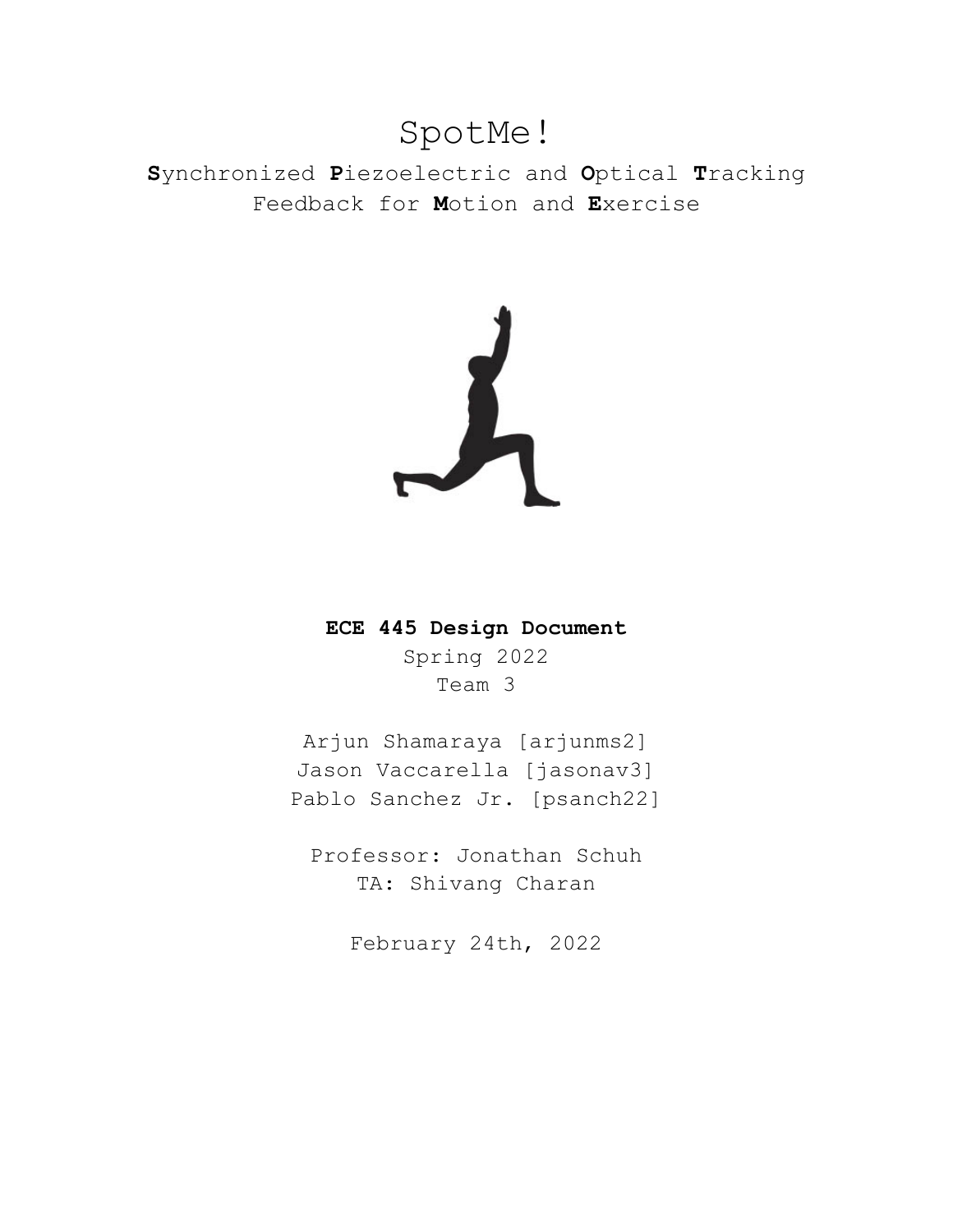# **Table of Contents**

| Problem and Solution Overview    |  |
|----------------------------------|--|
| Visual Aid                       |  |
| High Level Requirements          |  |
|                                  |  |
| Block Diagram                    |  |
| Physical Design                  |  |
| Subsystems                       |  |
| Plots and Schematics             |  |
| Tolerance Analysis               |  |
|                                  |  |
| Cost Analysis                    |  |
| Schedule                         |  |
| Discussion Ethics and Safety  11 |  |
|                                  |  |
| 13                               |  |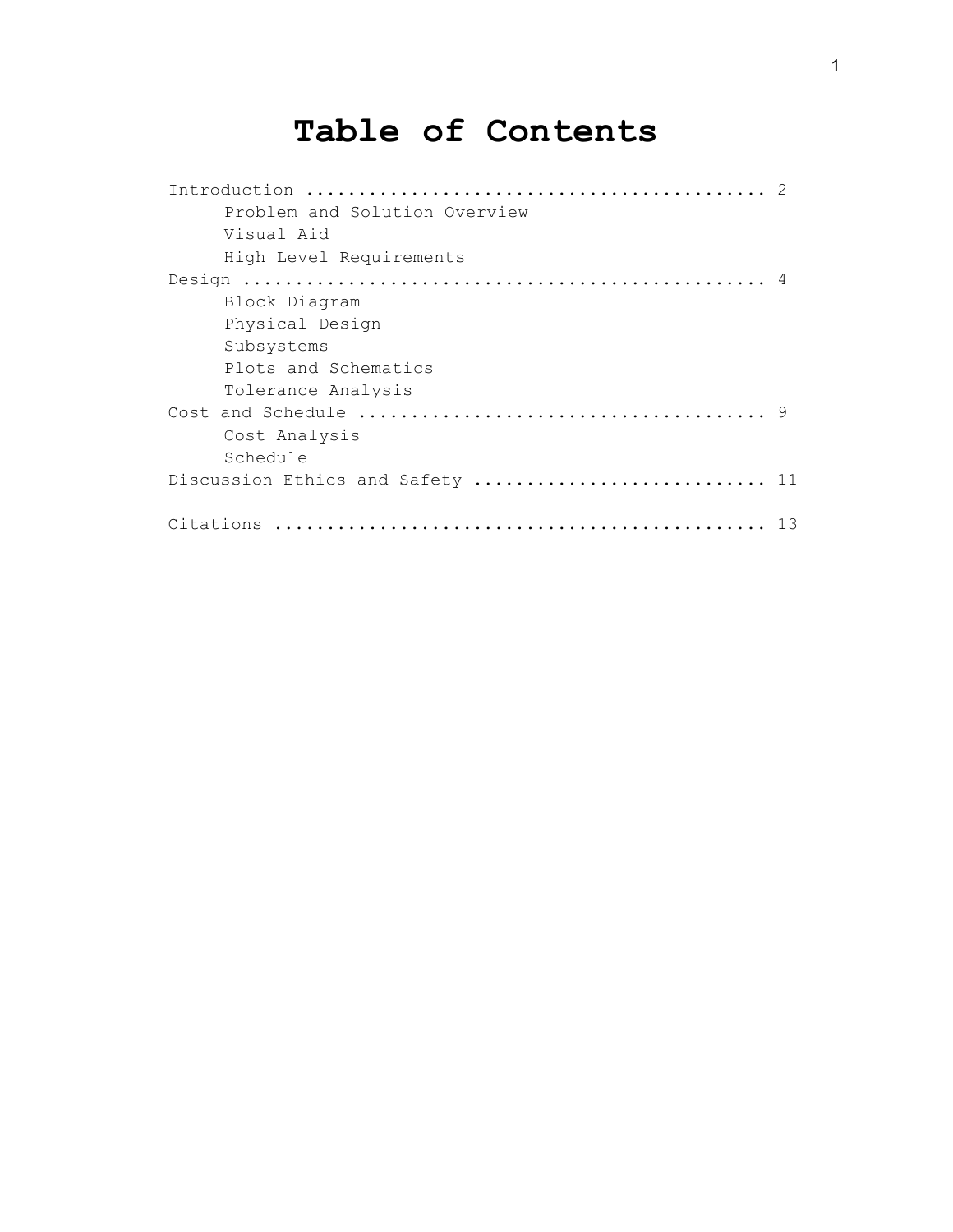## **1. Introduction**

#### **1.1 Problem**

With COVID-19, many people lost access to gyms and recreation centers, and the quarantine sedentary lifestyle has motivated people to work out at home, bringing to life the phrase "move like no one is watching." For beginners, some simple body-weight exercises can lead to injury if done incorrectly but can produce fantastic results if executed properly. Not having anyone to critique and correct a person's form increases the likelihood of improper movements and thus injury, but also decreases the return value of the motions themselves. Specifically, there are two main paths to injury: incorrect range of motion and incorrect alignment of the body. Furthermore, if we take a look at the body-weight lunge, incorrect range of motion does not activate the larger leg muscles, and not aligning the knee behind the toes increases the stress placed on the injury-prone knee joints. There is a need for a device that can measure the range of motion and alignment of the body for body-weight exercises and provide feedback to the user to ensure proper execution of movements which will minimize the chance of injury.

#### **1.2 Solution**

Our solution for this problem has two main subsystems: a set of piezoelectric-based sleeves for the knees and a computer-vision-based software. The combination of these two measurement systems address the primary functions of this device: to measure the range of motion and the body alignment. Thus, our solution is a wearable device that works in conjunction with a three-camera setup to capture three different angles of motion that has the capability to provide accurate form correction feedback while in use.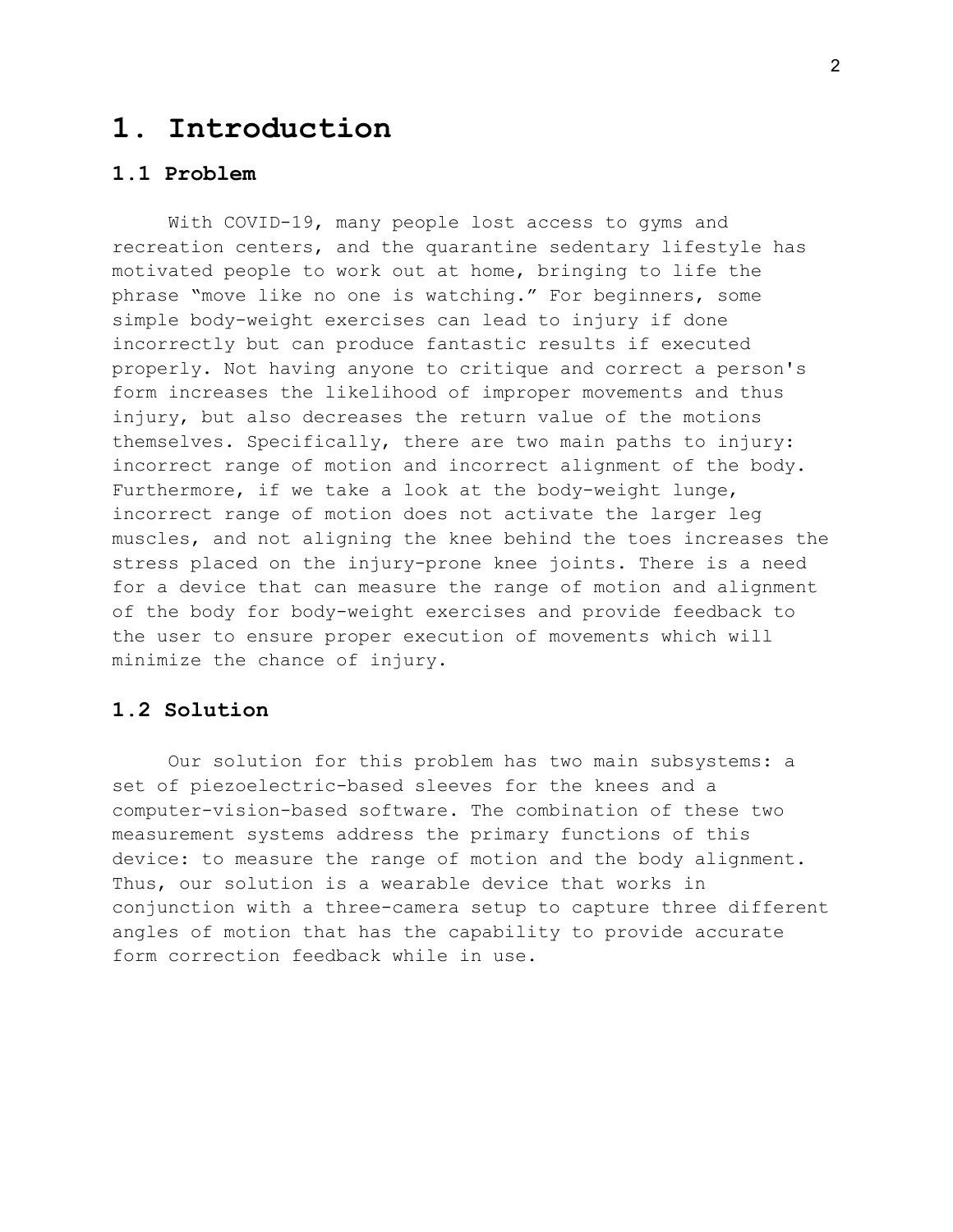#### **1.3 Visual Aid**



*Figure 1: Visual aid for proposed SpotMe! Solution*

### **1.4 High Level Requirements**

- The software must be able to identify three key points of alignment (feet, knees, hips) and relay full body position back to the user through the computer display
- The hardware sleeves must be able to measure 85-90 degree range of motion and accurately provide feedback to the user once the correct range of motion has been achieved
- The device must run on battery-power limitations (~3-6 V) and the knee sleeve must compactly house the PCB, motor, and sensor.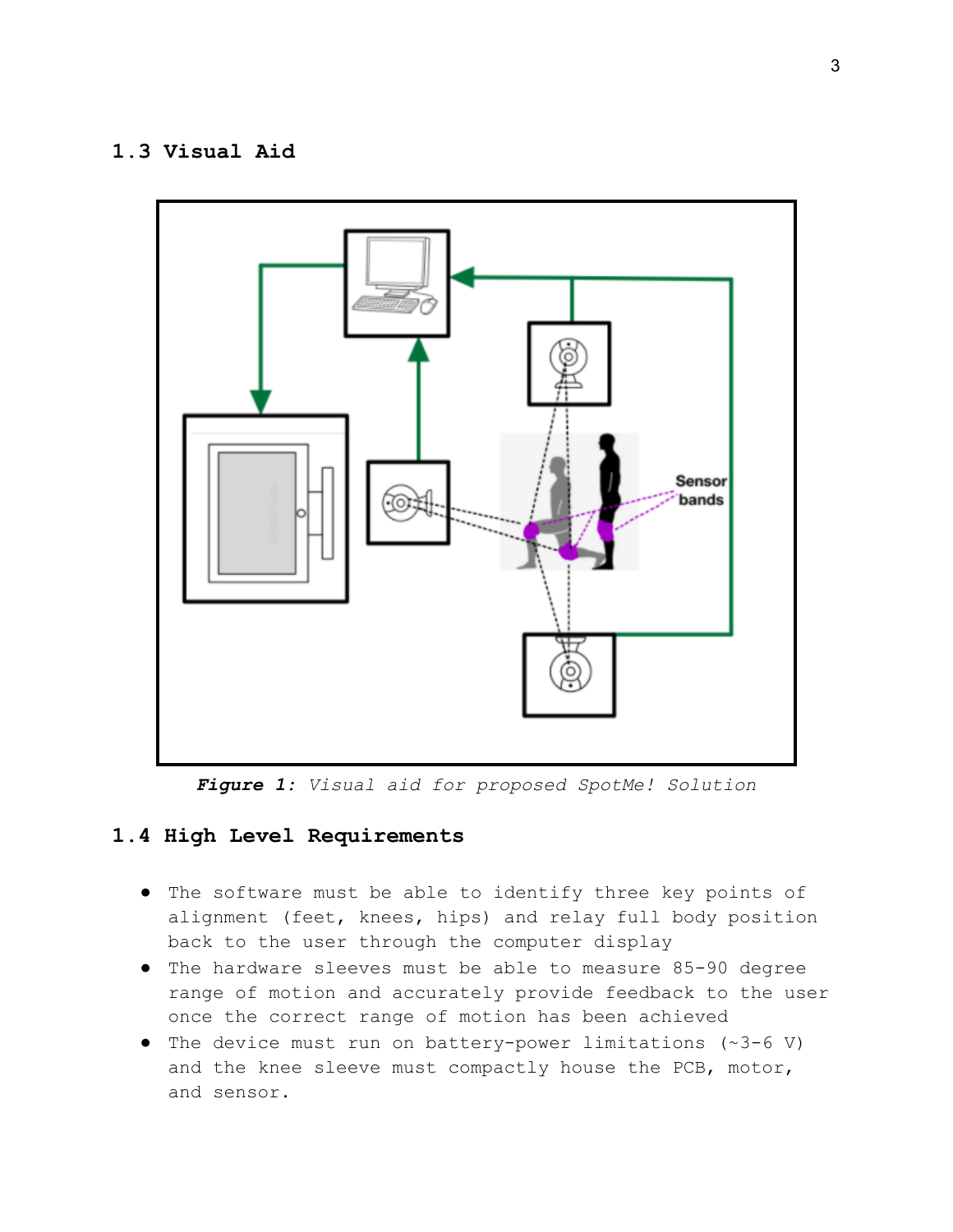# **2. Design**

## **2.1 Block Diagram**



*Figure 2: Block Diagram for proposed SpotMe! Solution*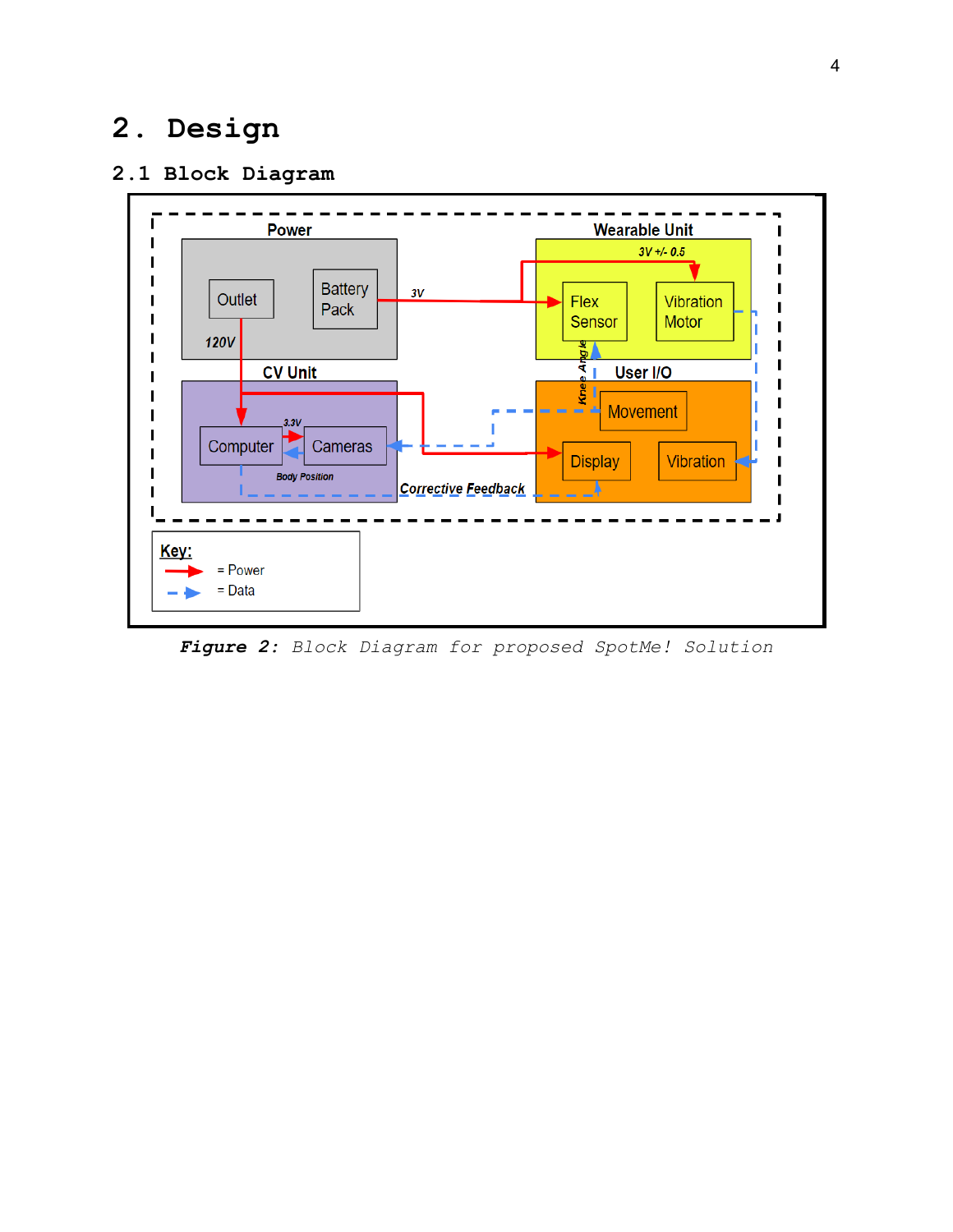#### **2.2 Physical Design**



*Figure 3: Physical Diagram for Knee Sleeves*

The knee sleeves in our design are a modified version of existing knee sleeves on the market. There are three different modifications that are made. First, a flex sensor will be placed on the sleeve in line with the knee. Then, as the knee bends, so will the sensor. The second modification is a velcro pouch to house the PCB. This pouch also has some padding to ensure user comfort. The final modification is the addition of a coin motor. The coin motor provides physical feedback in the form of a vibration to communicate with the user that they have completed the range of motion.

#### **2.3 Subsystem Requirements**

#### **2.3.1 Wearable Unit Subsystem**

The hardware component will include wearable sleeves for the knees primarily since we will focus on the lunge, and the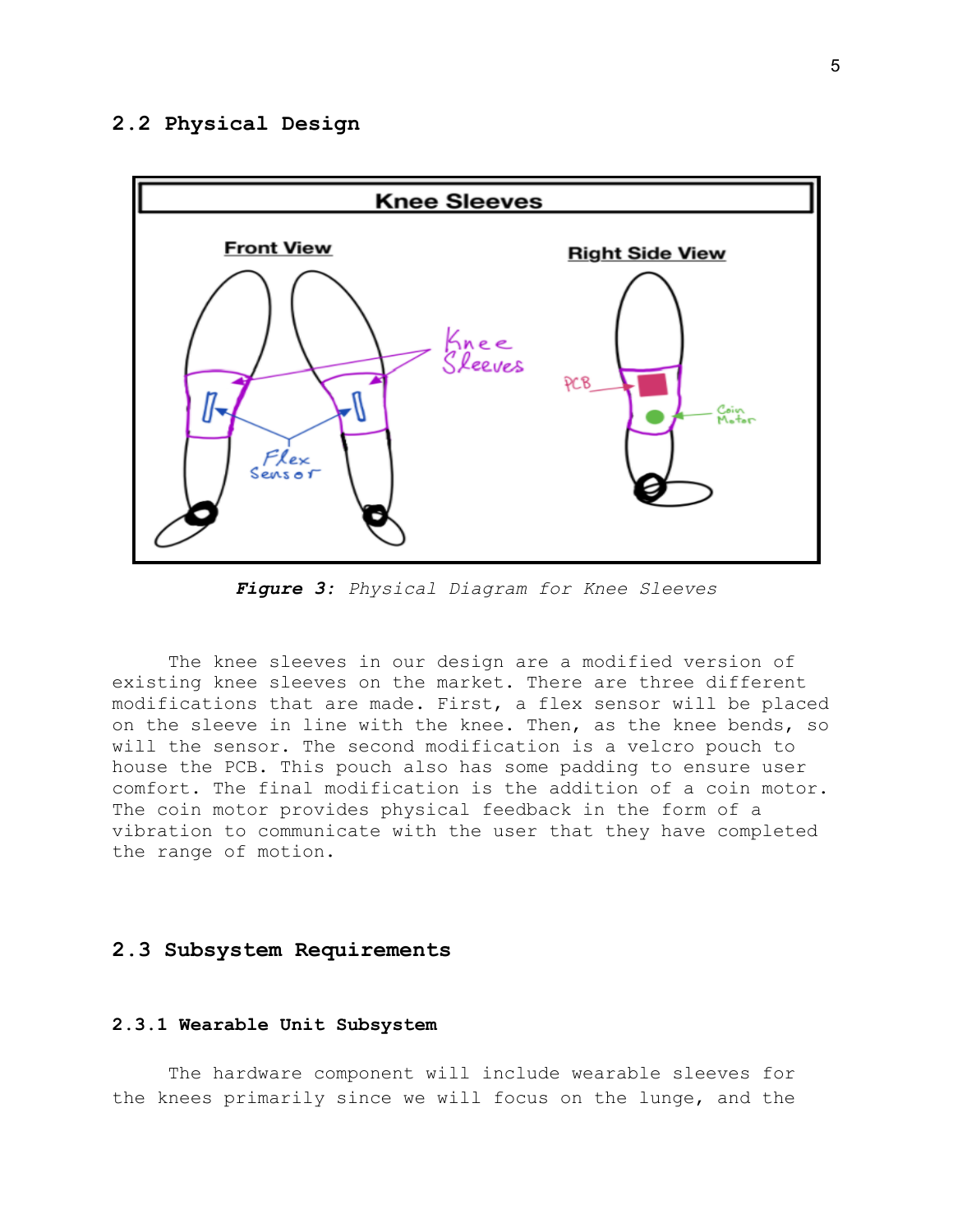PCB will also be worn by the user. This subsystem will function to measure the range of motion of the knees, and within a viable range, provide haptic feedback to the user.

| Requirement                                                                                                                          | Verification                                                                                                 |
|--------------------------------------------------------------------------------------------------------------------------------------|--------------------------------------------------------------------------------------------------------------|
| 1. Haptic feedback is<br>provided by the coin motor<br>at 85-90 degree flexion.<br>2. System is tuneable to the<br>individual (ROM). | 1. Voltage divider value is<br>below the threshold for<br>the given source $(3 V)$ .<br>2. Physical testing. |

#### **2.3.2 Computer Vision Unit Subsystem**

The computer vision aspect of our project is used to provide corrective instructions when the user's lunge form is detected as incorrect.

| Requirement                                                                                                                                                                                                                                    | Verification                                                                                                                                                                  |
|------------------------------------------------------------------------------------------------------------------------------------------------------------------------------------------------------------------------------------------------|-------------------------------------------------------------------------------------------------------------------------------------------------------------------------------|
| 1. Cameras must be positioned<br>to see user from the neck<br>down<br>2. CV algorithm must<br>successfully locate all 10<br>key points standing/still<br>and with motion<br>3. Algorithm must identify<br>when user is using<br>incorrect form | 1. Check camera feedback on<br>computer<br>2. Check key points location<br>on display<br>3. Test all incorrect<br>positions and verify the<br>display shows incorrect<br>form |

#### **2.3.3 Power Subsystem**

It is necessary to appropriately provide power to the components and circuitry within the hardware subsystem if we want our device to function correctly. The main devices that will require a power supply - preferably of the coin cell variety - are the haptic vibration motors and PCB itself. Our PCB design will account for the voltage regulation that is necessary to power the motor when the motor control voltage is pulsed.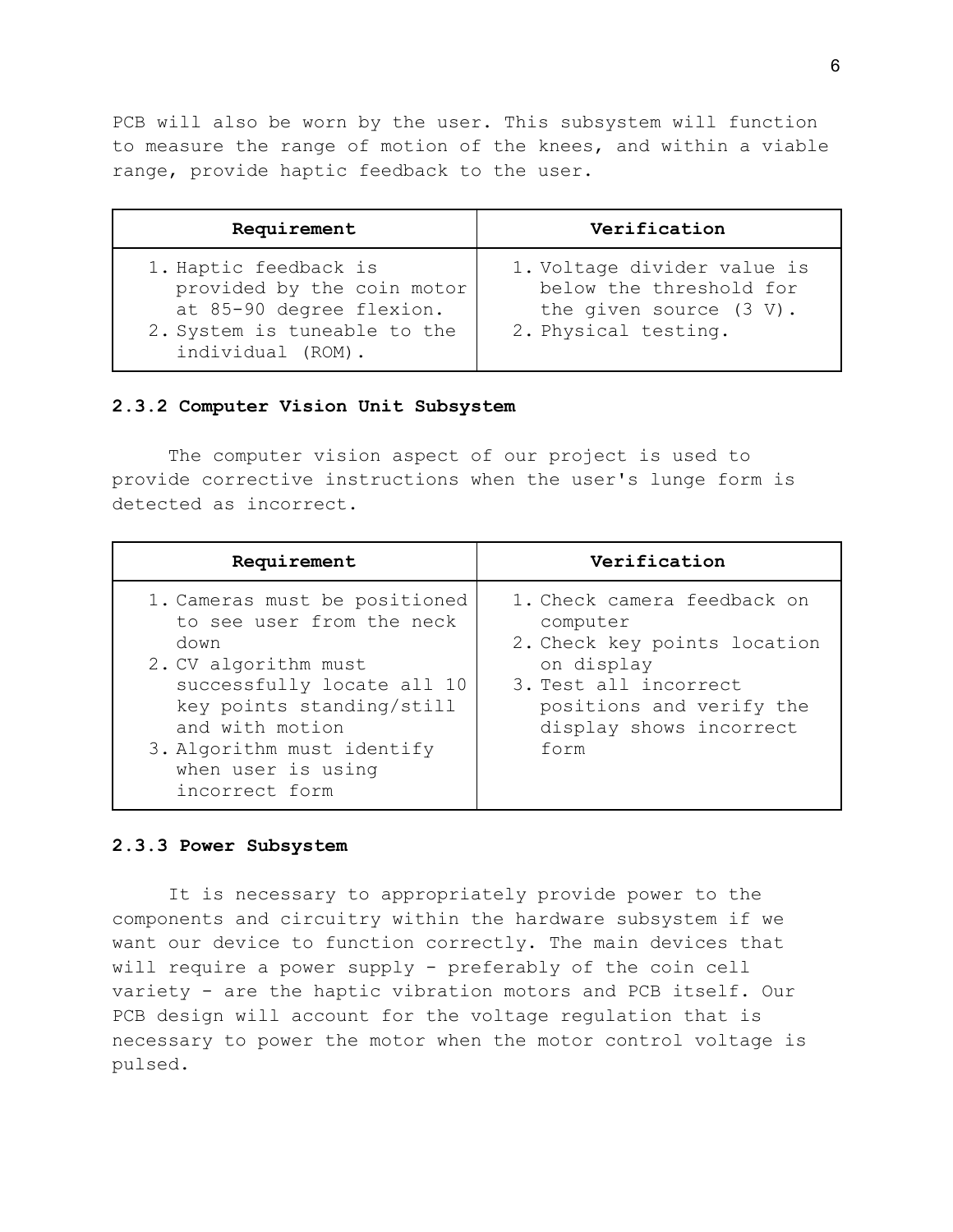| Requirement                                                                                                                                                  | Verification                                                                                                                                                                                     |
|--------------------------------------------------------------------------------------------------------------------------------------------------------------|--------------------------------------------------------------------------------------------------------------------------------------------------------------------------------------------------|
| 1. Battery Voltage should not<br>be below 10% of the<br>defined nominal voltage.<br>2. Current should not exceed<br>specified maximum current<br>$(0.19A)$ . | 1. DC Sources can be quickly<br>analyzed with a multimeter<br>before first use.<br>2. Physical testing prior to<br>final device construction<br>to ensure proper biasing<br>and resistor values. |

#### **2.3.4 User I/O Subsystem**

The three main components of the User I/O subsystem are user movement, laptop display, and haptic feedback. The movement of the user will serve as the input to SpotMe with outputs in the form of tactile and visual feedback using the haptic motors and laptop display respectively.

| Requirement                                                                                         | Verification        |
|-----------------------------------------------------------------------------------------------------|---------------------|
| 1. The user must attempt at<br>least one motion in order<br>to achieve success with<br>this device. | 1. Physical motion. |

### **2.4 Plots and Schematics**



Voltage Divider Values (trigger input terminal)

*Figure 5: Schematic for motor pusles*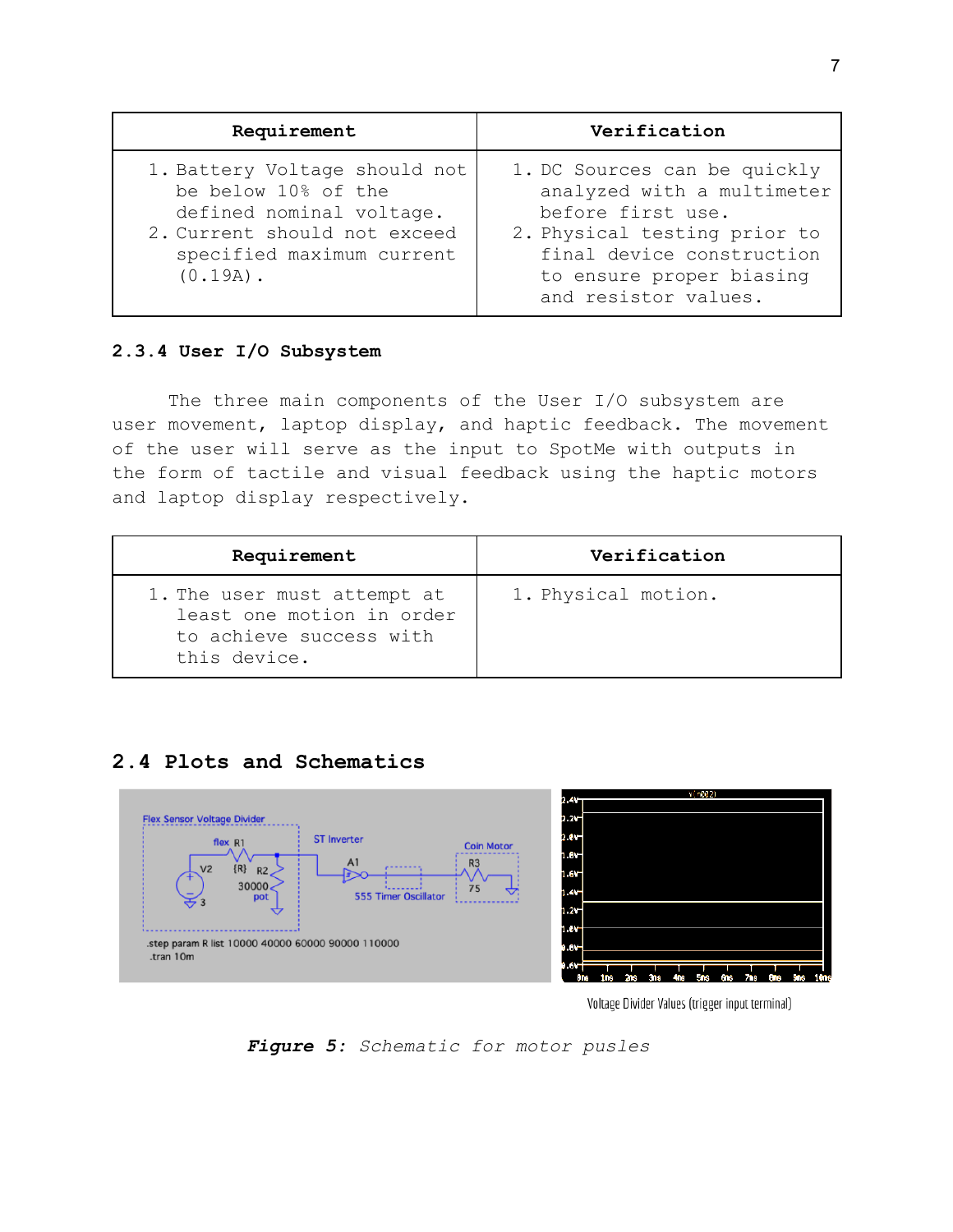

*Figure 6: Schematic for flex sensor resistance to voltage conversion adjustable buffer*

#### **2.5 Tolerance Analysis**

The haptic feedback circuit is the central hardware part of this project, and is going to have the most challenging requirements. It needs to function under the maximum output capacity of the CR2032 coin cell battery, which has a maximum output current of 0.19 A per the datasheet. Thus we need to operate under the power maximum of 0.57 W.

Per the datasheet for the coin motor, it can be modeled as a 75 Ohm resistor (based on average measurements). We would then expect to see the motor current cap at 40 mA, which would put us at around 0.12 W in the ideal battery scenario. These numbers are smaller when we start to consider the imperfect batteries, where voltage in practice is not exactly 3 V.

Furthermore, the tuning of the voltage divider is also a bit challenging. Due to the large range of resistance values, and operating at lower than standard voltages on the Schmitt Trigger, we have to navigate reaching the threshold values properly, but because of the straightforward design, this can be done experimentally.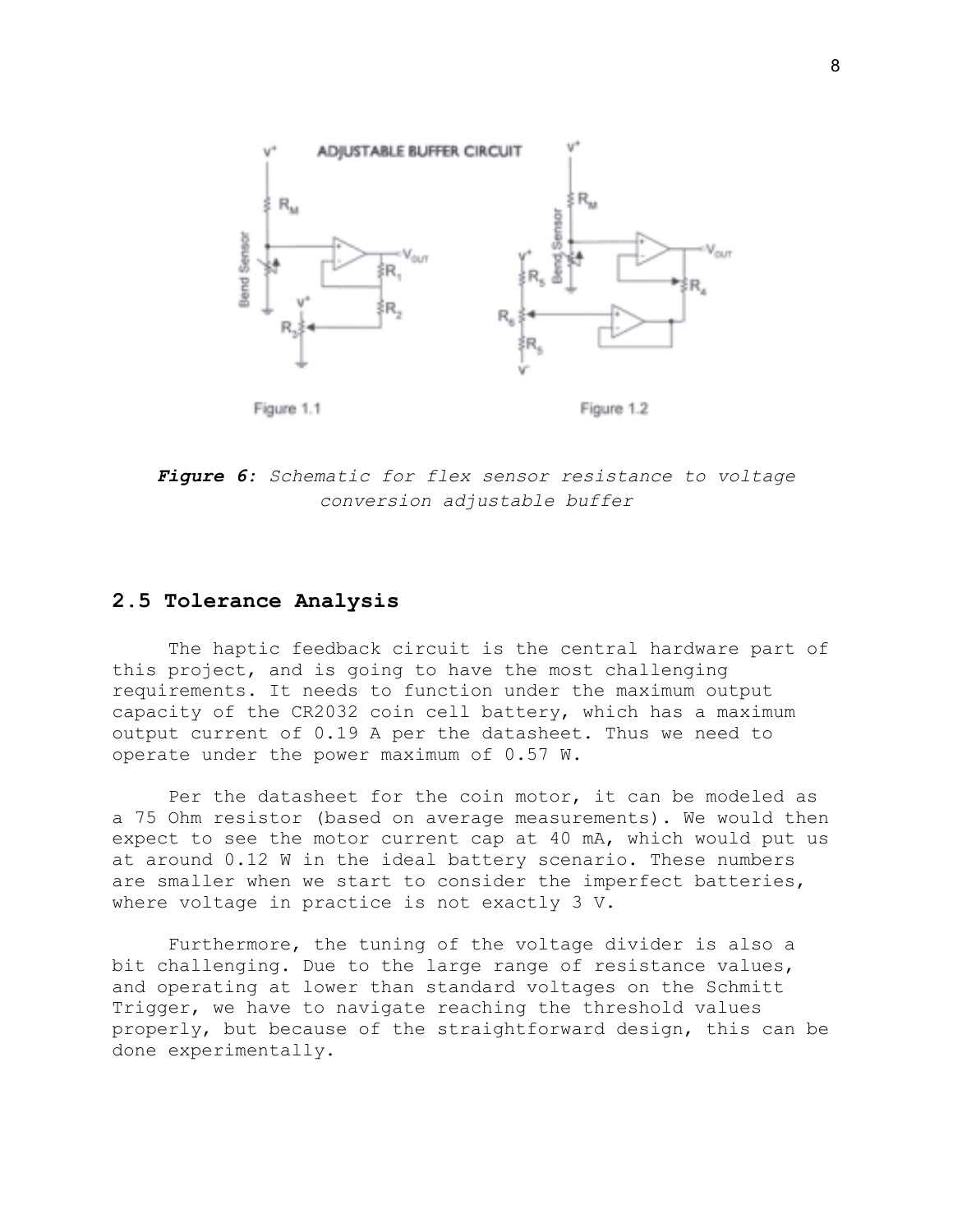# **3. Cost and Schedule**

## **3.1 Cost Analysis**

### **3.1.1 Labor**

| Engineer            | Arjun | Pablo | Jason |
|---------------------|-------|-------|-------|
| Rate                |       |       |       |
| Hours per Week      |       |       |       |
| Total Labor<br>Cost |       |       |       |

#### **3.1.2 Parts and Total Sum**

| Part                       | Part Number  | Price p. Unit | Quantity       | Cost    |
|----------------------------|--------------|---------------|----------------|---------|
| Knee<br>Sleeves            |              |               | $\overline{2}$ |         |
| Flex<br>Sensors            | SEN-08606    | \$9.84        | $\overline{2}$ | \$19.68 |
| Vibration<br>Motor         | 1597-1244-ND | \$1.20        | $\overline{2}$ | \$2.40  |
| USB Cameras                |              |               | 3              |         |
| Camera<br>Mount            |              |               | 3              |         |
| 3V Battery                 | CR2032       | \$0.74        | $\overline{2}$ | \$1.48  |
| PCB Battery<br>Holder      | $140 - 760$  | \$0.98        | $\overline{2}$ | \$1.96  |
| 555 Timer<br>$\mathbb{IC}$ | LM555CN      | \$0.55        | $\overline{2}$ | \$1.10  |
| Schmitt<br>Trigger         | SN7414N      | \$1.61        | $\overline{2}$ | \$3.22  |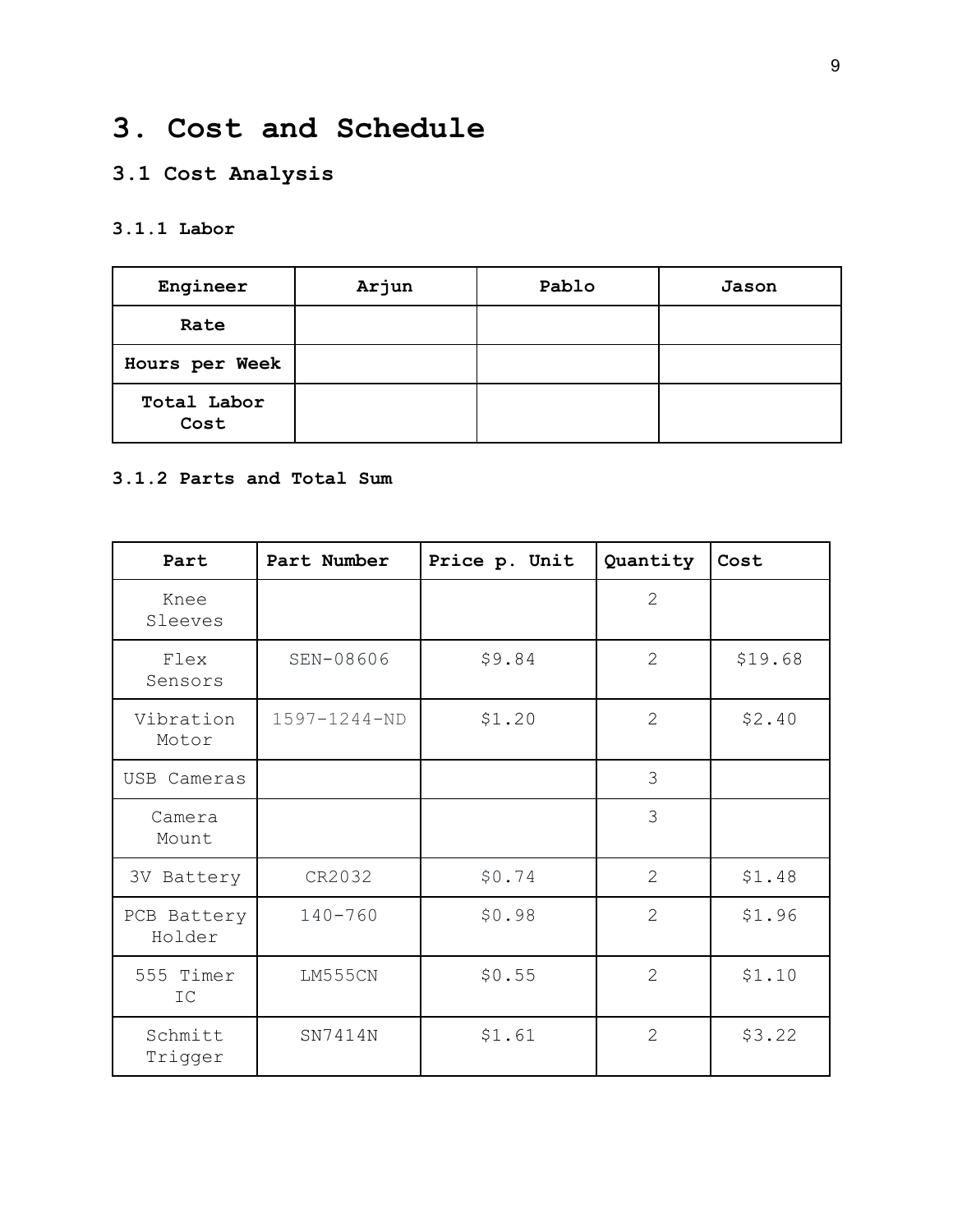## **3.2 Schedule**

| Date              | Meeting Minutes                                                                                                                                                                                                                                                                | Arjun                                                                                                                                                                                           | Jason                                                                                                     | Pablo                                                                                                                                                                                                                                                                                                                                           |
|-------------------|--------------------------------------------------------------------------------------------------------------------------------------------------------------------------------------------------------------------------------------------------------------------------------|-------------------------------------------------------------------------------------------------------------------------------------------------------------------------------------------------|-----------------------------------------------------------------------------------------------------------|-------------------------------------------------------------------------------------------------------------------------------------------------------------------------------------------------------------------------------------------------------------------------------------------------------------------------------------------------|
| Tuesday,<br>1/18  | First lecture and<br>initial<br>brainstorming, went<br>through six ideal<br>total (2 each), and<br>made six project<br>idea posts to the<br>web board, and<br>awaited instructor<br>feedback.                                                                                  | Posted the car<br>catalytic<br>converter theft<br>RFA and the habit<br>tracker device RFA                                                                                                       | Posted the<br>for the<br>handicapped RFA.                                                                 | Posted the initial<br>automatic walker SpotMe! idea, and<br>the equipment<br>cleaning station<br>idea.                                                                                                                                                                                                                                          |
| Thursday,<br>1/20 | Discussed the<br>feedback that was<br>provided by<br>instructors, worked<br>together to answer<br>questions and<br>provide elaborations<br>for those comments.                                                                                                                 | Brought up that<br>the TA was going<br>to pitch the<br>catalytic<br>converter project<br>that was basically<br>what we had<br>pitched, which<br>gave us optimism<br>for selecting a<br>project. | Elaborated on<br>the automatic<br>gas pump idea,<br>and provided<br>comments for<br>automated<br>walkers. | Provided comments<br>for why SpotMe!<br>was unique from<br>previous gym<br>related projects<br>[this was not a<br>personal trainer,<br>and had components<br>for wearable<br>technology instead<br>of on free weight<br>equipment], and<br>pointed out to<br>others on the web<br>board that their<br>ideas were too<br>similar to this<br>one. |
| Tuesday,<br>1/25  | Went to OH to<br>discuss with TA. TA<br>gave details on what<br>would be required of<br>the three narrowed<br>down ideas, and we<br>settled on SpotMe!<br>since it was given<br>the greenlight for<br>the RFA. Finished<br>RFA for SpotMe! and<br>awaited project<br>approval. | OH & RFA                                                                                                                                                                                        | OH & RFA                                                                                                  | OH & RFA                                                                                                                                                                                                                                                                                                                                        |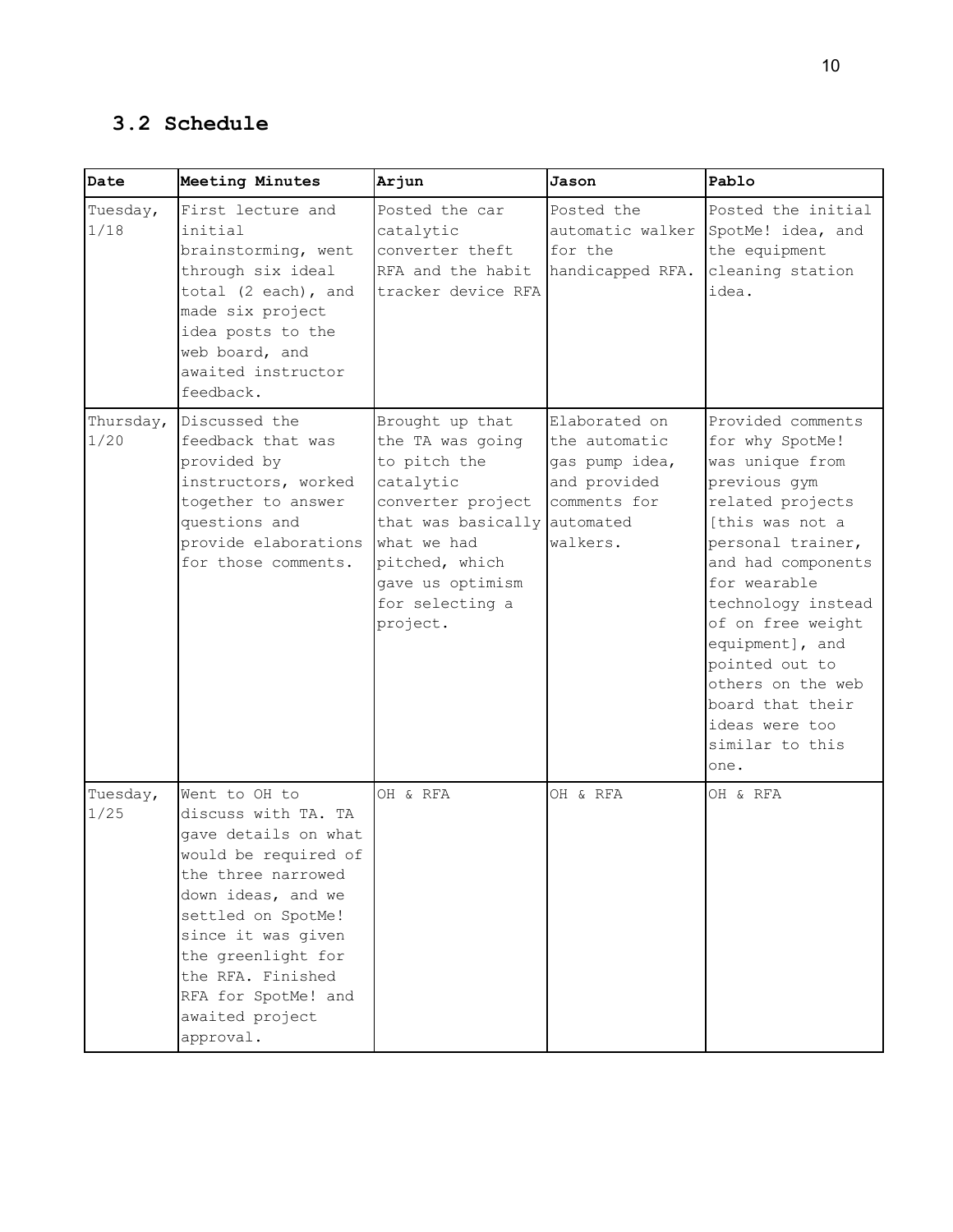| Thursday,          | Laid out                                                                                                                                                                                                                                                                                  | Laid out some                                                                                                                                                                                                      | Laid out                                                                                                                                                                                              | Copied over the                                                                                                                                                                                                                                                                                                                                                                                                                                                                                    |
|--------------------|-------------------------------------------------------------------------------------------------------------------------------------------------------------------------------------------------------------------------------------------------------------------------------------------|--------------------------------------------------------------------------------------------------------------------------------------------------------------------------------------------------------------------|-------------------------------------------------------------------------------------------------------------------------------------------------------------------------------------------------------|----------------------------------------------------------------------------------------------------------------------------------------------------------------------------------------------------------------------------------------------------------------------------------------------------------------------------------------------------------------------------------------------------------------------------------------------------------------------------------------------------|
| 2/3                | requirements for<br>circuitry,<br>programming,<br>prototyping, and<br>formal logistics<br>(deadlines, meeting<br>times, and a rough<br>draft of the parts<br>list). Research on<br>parts and models<br>began. General<br>availability was<br>established. Work on<br>the proposal began.  | concepts for the<br>circuitry and<br>prototyping.<br>Discussed<br>background with<br>wireless systems<br>if desired, and<br>brought up a<br>professor who<br>could help if we<br>needed wireless<br>communication. | requirements for<br>programming and<br>did some<br>research about<br>the computer<br>vision models,<br>said he would<br>talk to his<br>professor about<br>them sometime<br>during the<br>coming week. | proposal<br>requirements and<br>started up the<br>Proposal document.<br>Revised RFA<br>components that<br>would be included<br>in the proposal.<br>Discussed various<br>implementations of<br>the circuitry to<br>ponder whether<br>wireless<br>communication was<br>a necessary<br>component, or if<br>we could keep the<br>programming and<br>circuitry apart.<br>Discussed how<br>sleeves would be<br>designed, and what<br>components would<br>be necessary to<br>achieve this in<br>hardware. |
| Tuesday,<br>2/8    | Wrote and Submitted<br>Proposal to website,<br>met with TA during<br>class time to<br>discuss scheduling<br>and requirements of<br>the project                                                                                                                                            | Proposal - wrote<br>power and user I/O labeled the<br>subsystem<br>requirements and<br>tolerance analysis                                                                                                          | Constructed and<br>block diagram<br>for the proposal                                                                                                                                                  | Initial<br>Formatting,<br>Introduction,<br>Ethics and Safety,                                                                                                                                                                                                                                                                                                                                                                                                                                      |
| Wednesday<br>, 2/9 | Had an initial<br>conversation with<br>the Machine Shop to<br>discuss possible<br>machine shop help<br>for our project,<br>they mentioned<br>possible casings and<br>mounts and<br>alternatives.<br>Concluded that we<br>didn't really need<br>to use the machine<br>shop, but there were | n/a                                                                                                                                                                                                                | Visited the<br>machine shop in<br>the ECEB to talk<br>to machinists<br>about potential<br>machineable<br>devices for our<br>project and let<br>the other team<br>members know<br>about it             | n/a                                                                                                                                                                                                                                                                                                                                                                                                                                                                                                |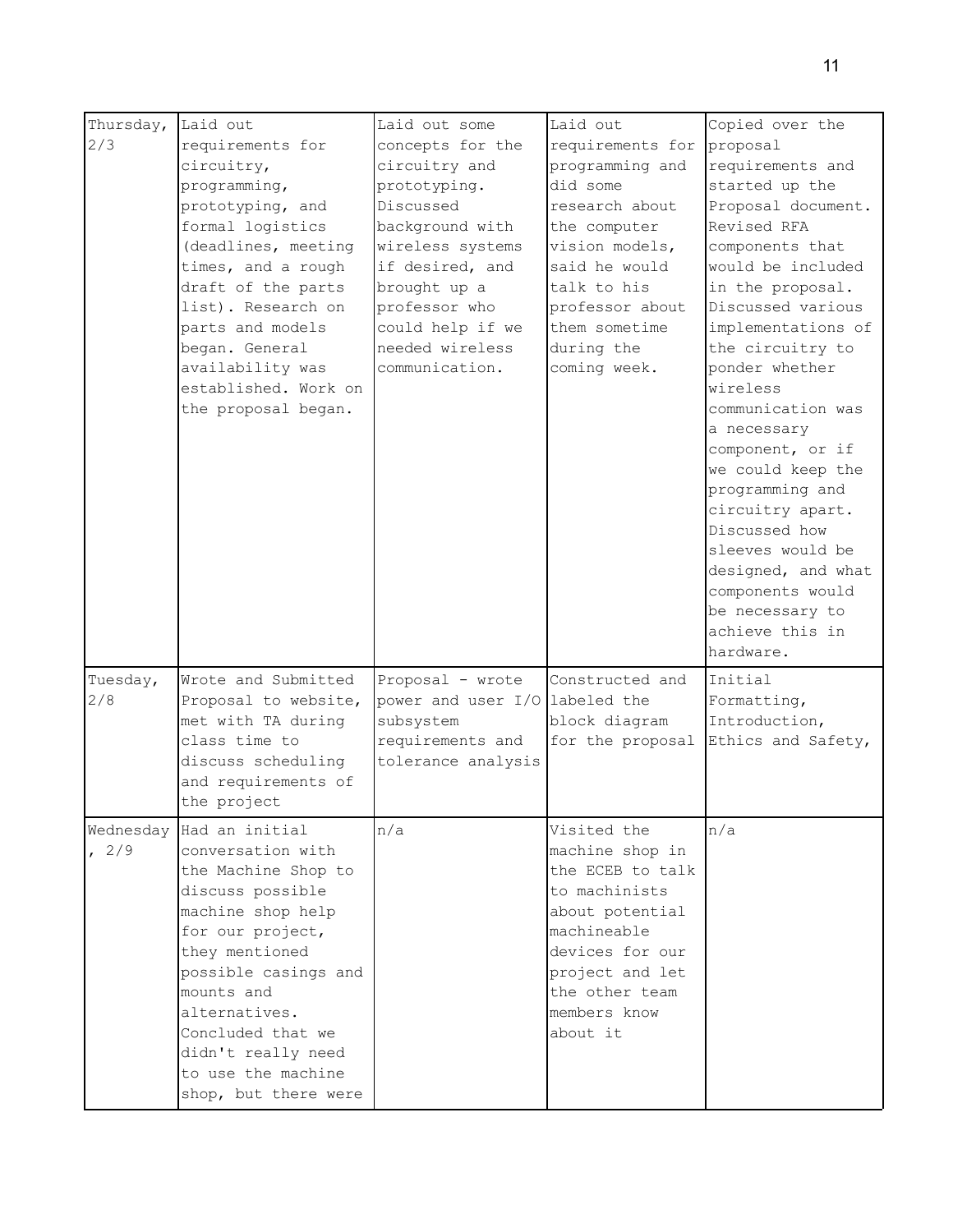|                   | ways in which they<br>could help.                                                                                                                                                                                                                                                                                                                                                                                                                                                                                                                                  |                                                                                                                                                                                                                                   |                                                                         |                                                                                                                                                                                                      |
|-------------------|--------------------------------------------------------------------------------------------------------------------------------------------------------------------------------------------------------------------------------------------------------------------------------------------------------------------------------------------------------------------------------------------------------------------------------------------------------------------------------------------------------------------------------------------------------------------|-----------------------------------------------------------------------------------------------------------------------------------------------------------------------------------------------------------------------------------|-------------------------------------------------------------------------|------------------------------------------------------------------------------------------------------------------------------------------------------------------------------------------------------|
| Tuesday,<br>2/15  | Went through the<br>parts list and<br>discussed<br>sub-circuits and<br>what ICs would be<br>needed, submitted an<br>online order form<br>and decided what<br>parts to acquire<br>from the Parts shop.<br>Revisions to the<br>proposal were made<br>since that would be<br>needed for the<br>design document.<br>Sent emails to TA<br>about requesting<br>approval for orders.<br>Decided to begin<br>prototyping with<br>some of the acquired<br>parts this week.<br>Created the schedule<br>excel sheet to<br>document when<br>progress is made in<br>the project | Revised the<br>proposal based on<br>corrective<br>feedback from<br>editor, rearranged the best to use.<br>parts of the text<br>to follow example<br>proposal<br>guidelines, placed<br>the order for two<br>motors from<br>digikey | Looked through<br>camera reviews<br>to decide which<br>cameras would be | Wrote out some of<br>the sub-circuit<br>requirements, and<br>will place the<br>order through the<br>ECEB Supply Shop<br>the next morning,<br>created schedule<br>excel sheet to<br>document progress |
| Thursday,<br>2/17 | Attempted to move<br>further with<br>obtaining parts for<br>the project, but<br>because of the<br>incoming winter<br>storm, there were<br>unpredicted closures<br>of all non-essential<br>services. The ECE<br>Supply Shop closed<br>early so we could<br>not obtain the part<br>order form to get<br>our TA's signature.<br>We did not meet per<br>usual due to the<br>storm, and decided<br>to try again                                                                                                                                                         | n/a                                                                                                                                                                                                                               | n/a                                                                     | n/a                                                                                                                                                                                                  |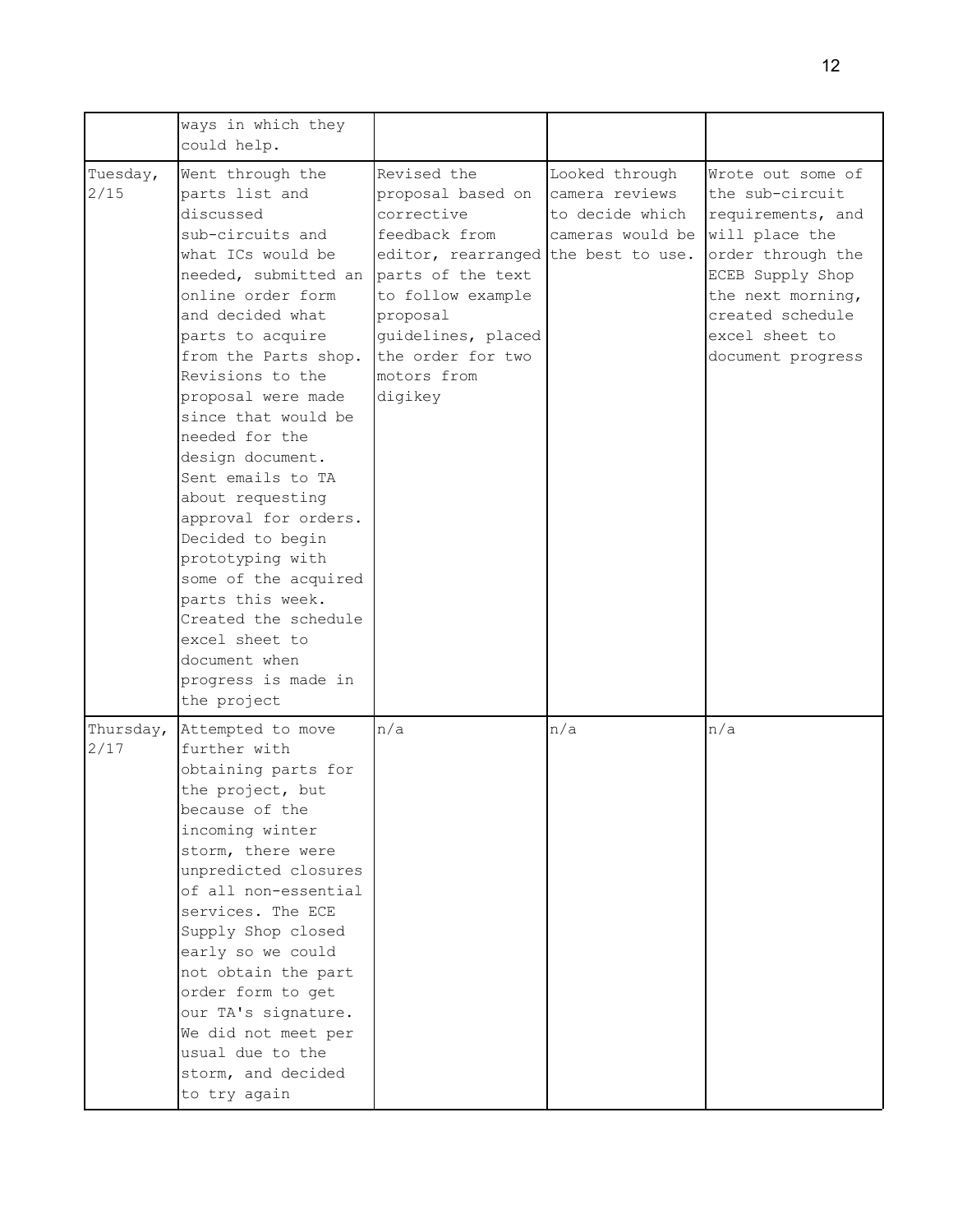|                 | tomorrow.                                                                                                                                                                                                                                                                                                                   |                                                                                                                                                                                                                                                                    |                                                                                                                   |                                                                                                                                                                                                                                                                                       |
|-----------------|-----------------------------------------------------------------------------------------------------------------------------------------------------------------------------------------------------------------------------------------------------------------------------------------------------------------------------|--------------------------------------------------------------------------------------------------------------------------------------------------------------------------------------------------------------------------------------------------------------------|-------------------------------------------------------------------------------------------------------------------|---------------------------------------------------------------------------------------------------------------------------------------------------------------------------------------------------------------------------------------------------------------------------------------|
| Sunday,<br>2/20 | Worked on the design<br>document in<br>preparation for the<br>review session with<br>the professor<br>tomorrow morning.<br>With parts still not<br>acquired,<br>theoretical work was<br>attempted within the Noted down each of<br>limitations of<br>LTSpice Models.<br>Circuitry was<br>drafted, and<br>tolerance analysis | Began the initial<br>formatting and<br>outlined all of<br>the necessary<br>requirements for<br>the design<br>document for<br>tomorrow's design<br>document check.<br>the part numbers<br>and costs for the<br>cost analysis in<br>addition to<br>setting up tables | Created figures<br>for the physical<br>design of the<br>devices, and<br>continued work<br>on part<br>acquisition. | Designed a sample<br>haptic circuit<br>schematic on<br>LTSpice and<br>attempted the<br>simulation but<br>Schmitt Trigger<br>model was unclear.<br>Did a power<br>tolerance analysis<br>calculation for<br>the motor. Started<br>a Google Slides<br>presentation to<br>store pertinent |
|                 | was done to see if<br>the design was<br>feasible. Added<br>additional<br>documentation to<br>collection of<br>sources.                                                                                                                                                                                                      | for future values<br>that need to be<br>implemented after<br>the design<br>document check as<br>we still need to<br>obtain parts to<br>move forward.                                                                                                               |                                                                                                                   | datasheet links<br>and information,<br>and models and<br>specifications for<br>parts, in order to<br>combine images to<br>form more complete<br>figures for the<br>design document.                                                                                                   |

## **4. Ethics and Safety**

Our project does not breach any ethical guidelines on the basis of discrimination because it is meeting a need that serves a general community of those affected by the pandemic, independent of race, ethnicity, gender, and sexual orientation. This device does have a target audience of people without excessive limb loss in their lower extremities as it is designed to be wearable technology that measures the flexion of the knee. However, that is a necessary feature for the hardware component solution and therefore cannot be discriminatory. Our device, therefore, complies with section 7.8.II-7 of the IEEE Code of Ethics.

The use of OpenCV software will not record or harbor any personal data or imagery other than what is necessary for its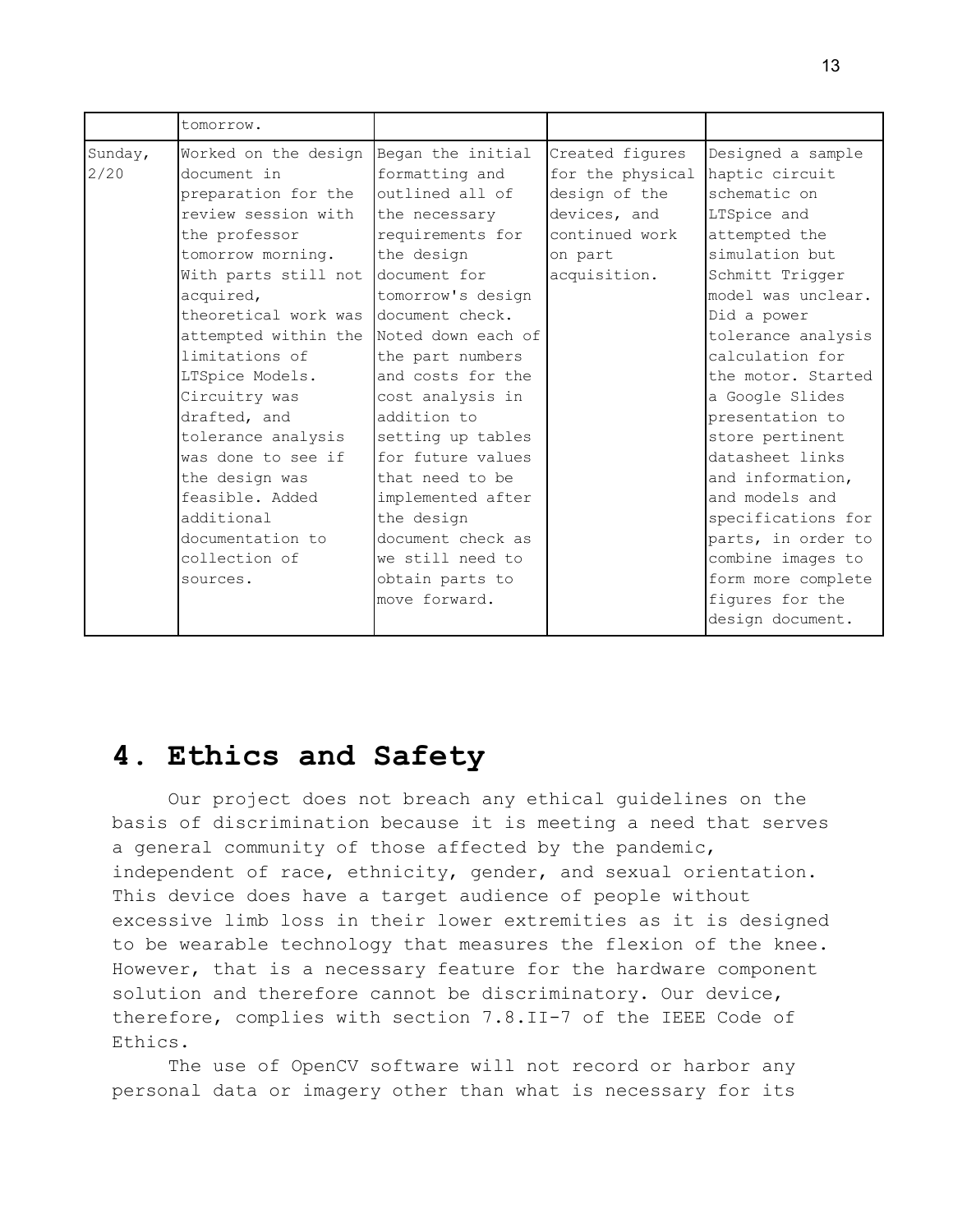intended purpose of real-time feedback. User identity is not a factor in our device solution, therefore protecting the privacy of the user, complying with section 7.8.I-1 of IEEE's guidelines [1].

We aim to avoid presenting our solution in esoteric terms and aim to make our device easily understandable for the general public's use, which improves the understanding of individuals and society as described by guideline 7.8.I-2.

Other guidelines are not applicable to the project but to each of our team members as individuals, and we aim to abide by and hold each other accountable to these guidelines as specified by 7.8.III-10.

Our solution delves into the realm of wearable technology, which has its own guidelines and regulations. The wearable component does not track any personal information, nor does it provoke a false sense of safety or unnecessary anxiety with the data that is taken and the feedback that is given. The wearable devices are low-voltage and will not pose a threat to the user, and they will be added to commercially available knee sleeves. We intend to integrate the device on the outside (forward-facing) of the knee, but we imagine that because the flex sensor supports bi-directional flexion that if the user sports the equipment incorrectly, it won't necessarily interfere with the results or harm them in any way, so long as they align the device with one of the two directions of flexion.

All engineers should also have a commitment to sustainability. Our design will optimize our part list to maximize the product life cycle. We will test a few power sources and see what works best for the device, and try to make it as sustainable as possible.